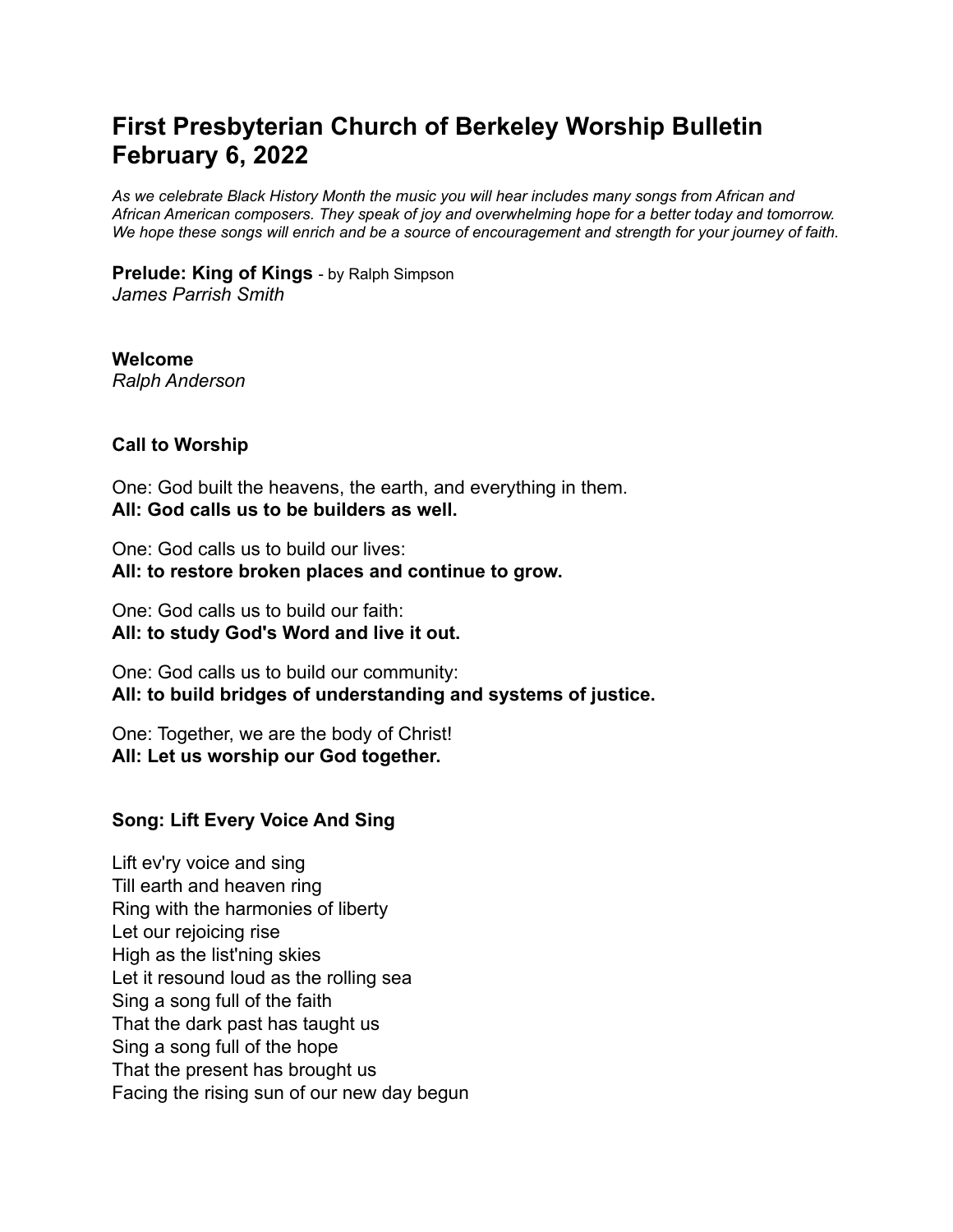Let us march on till victory is won

Stony the road we trod Bitter the chast'ning rod Felt in the days when hope unborn had died Yet with a steady beat Have not our weary feet Come to the place for which our fathers sighed We have come over a way That with tears has been watered We have come treading our path Through the blood of the slaughtered Out from the gloomy past Till now we stand at last Where the white gleam of our bright star is cast

God of our weary years God of our silent tears Thou who hast brought us thus far on the way Thou who hast by Thy might Led us into the light Keep us forever in the path we pray Lest our feet stray from the places Our God where we met Thee Lest our hearts drunk with the wine Of the world we forget Thee Shadowed beneath Thy hand May we forever stand True to our God true to our native land

Lift Every Voice and Sing J. Rosamond Johnson | James Weldon Johnson CCLI Song # 7071034 © Public Domain

### **Prayer of Confession**

*Li-Wen Monk*

Lord God, our maker and our redeemer, this is your world and we are your people; come among us and save us.

We have willfully misused your gifts of creation; Lord, forgive us.

We have seen the ill-treatment of others, and we have not come to their aid; Lord, forgive us.

We have condoned evil and dishonesty and failed to strive for justice; Lord, forgive us. We have heard the good news of Christ, but have failed to share it with others; Lord,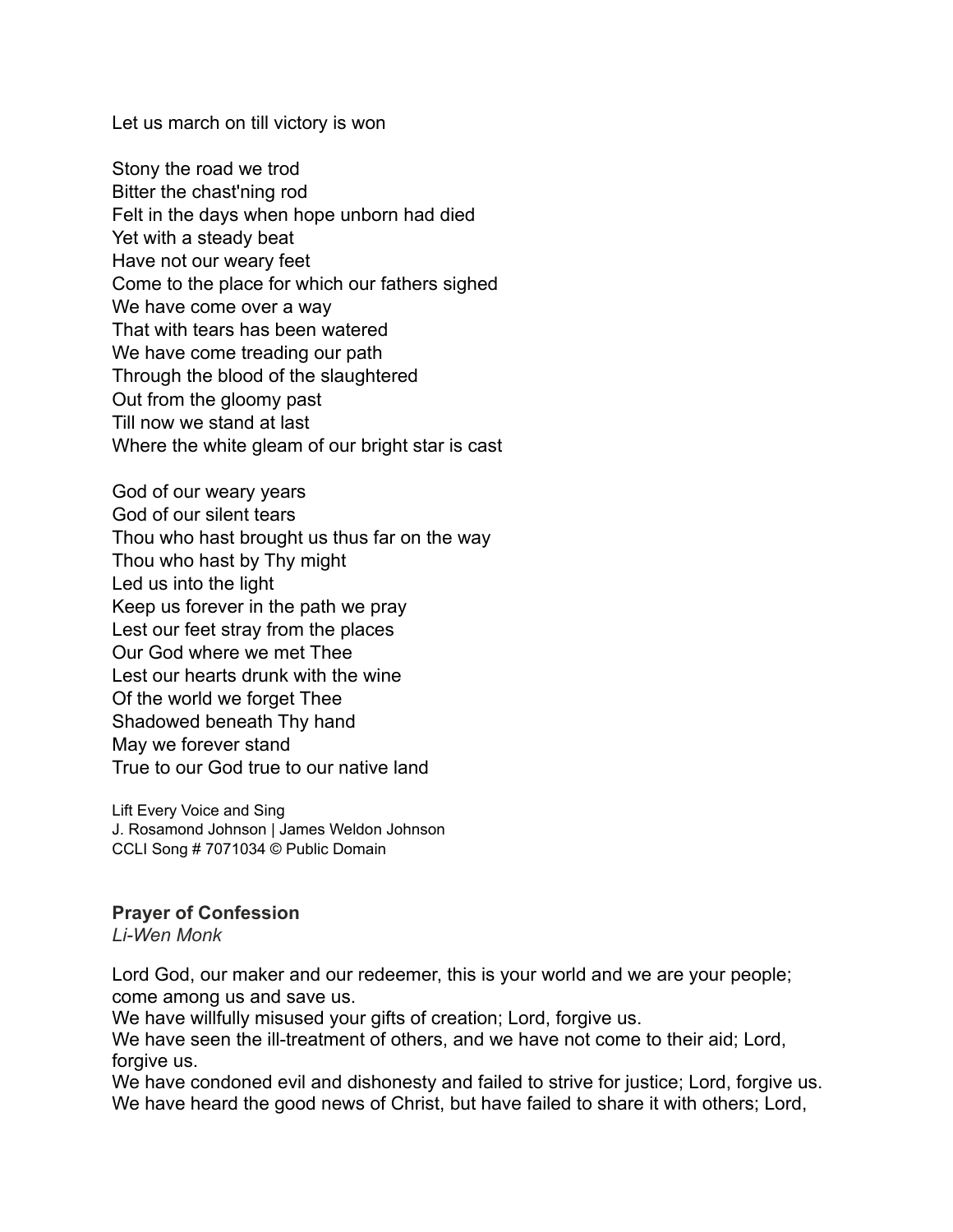forgive us.

We have not loved you with all our heart, nor our neighbors as ourselves; Lord, be merciful to us, and forgive us.

## **Assurance of Pardon**

One: Friends, believe the good news: **All: In Jesus Christ we are forgiven and are being made whole. Amen.**

## **Passing the Peace**

One: The peace of Christ be with you. **All: And also with you.**

## **Song: Come All Christians Be Committed**

Come all Christians be committed To the service of the Lord Make your lives for Him more fitted Tune your hearts with one accord Come into His courts with gladness Each His sacred vows renew Turn away from sin and sadness Be transformed with life anew

Of your time and talents give Him They are gifts from God above To be used by Christians freely To proclaim His wondrous love Come again to serve the Savior Tithes and off'rings with you bring In your work with Him find favor And with joy His praises sing

God's command to love each other Is required of ev'ryone Showing mercy to each other Mirrors His redemptive plan In compassion He has given Of His love that is divine On the cross sins were forgiven Joy and peace are fully thine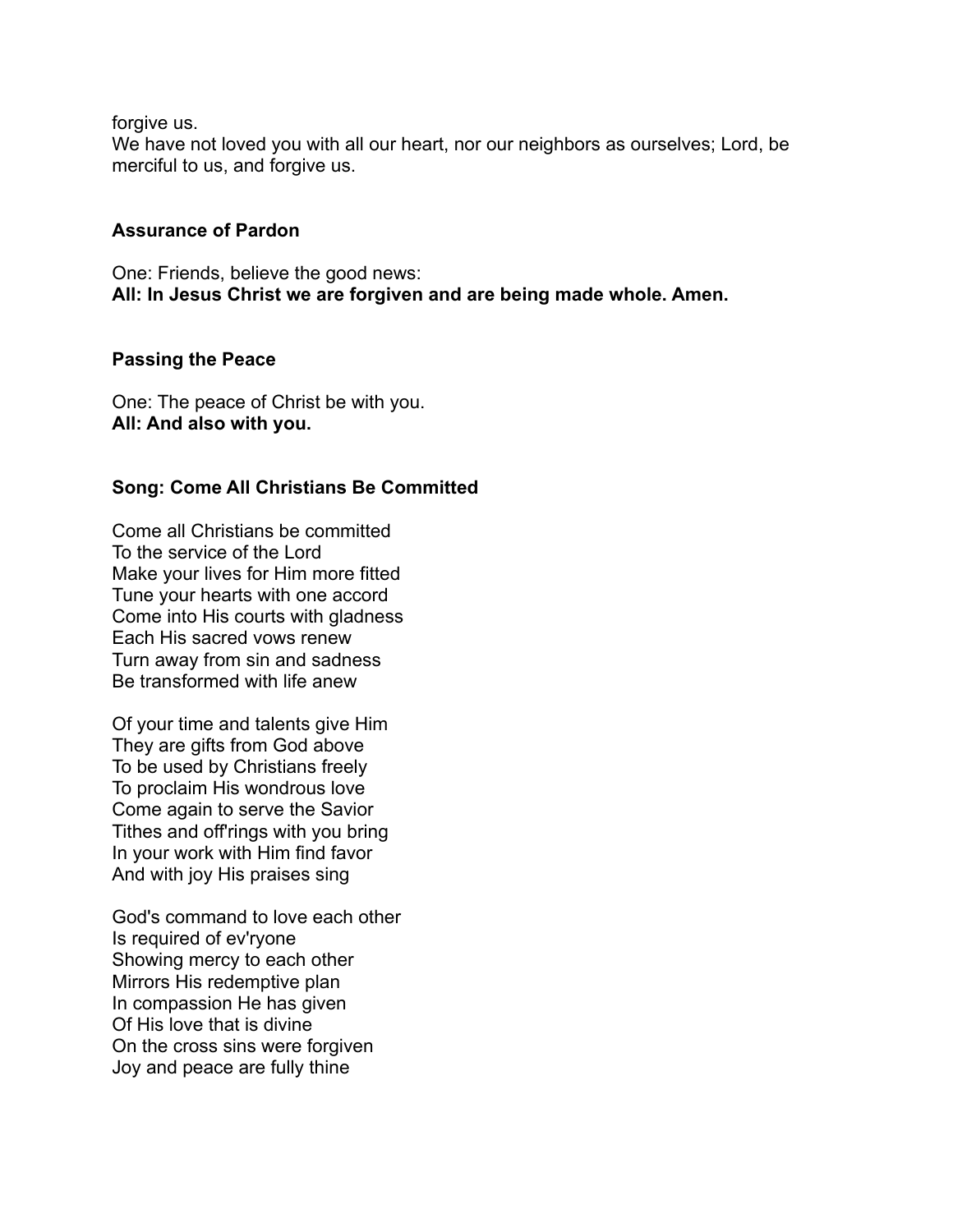Come in praise and adoration All who on Christ's name believe Worship Him with consecration Grace and love will you receive For His grace give Him the glory For the Spirit and the Word And repeat the gospel story Till the world His name has heard

Come, All Christians, Be Committed Benjamin Franklin White | Eva B. Lloyd | James H. Wood; CCLI Song # 25204 © Words: 1958. Renewed 1986 Broadman Press (Admin. by Music Services, Inc.) Music: 1958. Renewed 1986 Broadman Press (Admin. by Music Services, Inc.)

### **Scripture: 1 Corinthians 11:23-26, 12:12-26**

For I received from the Lord what I also handed on to you, that the Lord Jesus on the night when he was betrayed took a loaf of bread, and when he had given thanks, he broke it and said, 'This is my body that is for you. Do this in remembrance of me.' In the same way he took the cup also, after supper, saying, 'This cup is the new covenant in my blood. Do this, as often as you drink it, in remembrance of me.' For as often as you eat this bread and drink the cup, you proclaim the Lord's death until he comes.

For just as the body is one and has many members, and all the members of the body, though many, are one body, so it is with Christ. For in the one Spirit we were all baptized into one body—Jews or Greeks, slaves or free—and we were all made to drink of one Spirit.

Indeed, the body does not consist of one member but of many. If the foot were to say, 'Because I am not a hand, I do not belong to the body', that would not make it any less a part of the body. And if the ear were to say, 'Because I am not an eye, I do not belong to the body', that would not make it any less a part of the body. If the whole body were an eye, where would the hearing be? If the whole body were hearing, where would the sense of smell be? But as it is, God arranged the members in the body, each one of them, as he chose. If all were a single member, where would the body be? As it is, there are many members, yet one body. The eye cannot say to the hand, 'I have no need of you', nor again the head to the feet, 'I have no need of you.' On the contrary, the members of the body that seem to be weaker are indispensable, and those members of the body that we think less honorable we clothe with greater honor, and our less respectable members are treated with greater respect; whereas our more respectable members do not need this. But God has so arranged the body, giving the greater honor to the inferior member, that there may be no dissension within the body, but the members may have the same care for one another. If one member suffers, all suffer together with it; if one member is honored, all rejoice together with it.

One: The word of the Lord **All: Thanks be to God**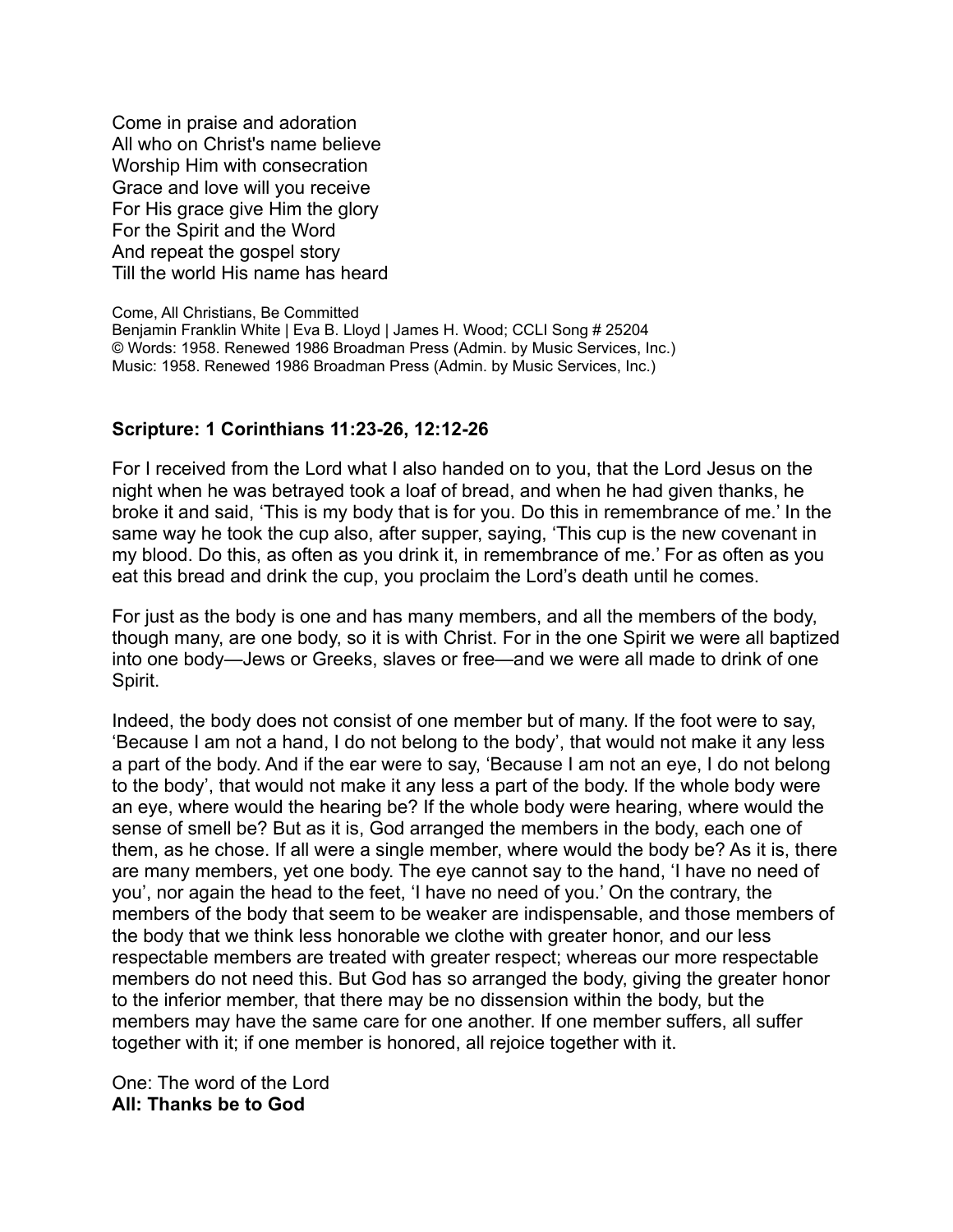#### **Sermon: The Body of Christ**

*Rev. Dr. Charlene Han Powell; Rev. Tom Elson; Jeff Hancock*

## **Affirmation of Faith**

We trust in God the Holy Spirit, everywhere the giver and renewer of life. The Spirit justifies us by grace through faith, sets us free to accept ourselves and to love God and neighbor, and binds us together with all believers in the one body of Christ, the Church. The same Spirit who inspired the prophets and apostles rules our faith and life in Christ through Scripture, engages us through the Word proclaimed, claims us in the waters of baptism, feeds us with the bread of life and the cup of salvation, and calls women and men to all ministries of the church.

In a broken and fearful world the Spirit gives us courage to pray without ceasing, to witness among all peoples to Christ as Lord and Savior, to unmask idolatries in Church and culture, to hear the voices of peoples long silenced, and to work with others for justice, freedom, and peace. In gratitude to God, empowered by the Spirit, we strive to serve Christ in our daily tasks and to live holy and joyful lives, even as we watch for God's new heaven and new earth, praying, "Come, Lord Jesus!"

### **Invitation to the Table**

*Rev. Michelle Vecchio-Lyzenga, Rev. Tom Elson*

### **Great Prayer**

Our Father, who art in heaven, hallowed be thy name. Thy kingdom come. Thy will be done, on earth as it is in heaven. Give us this day our daily bread.